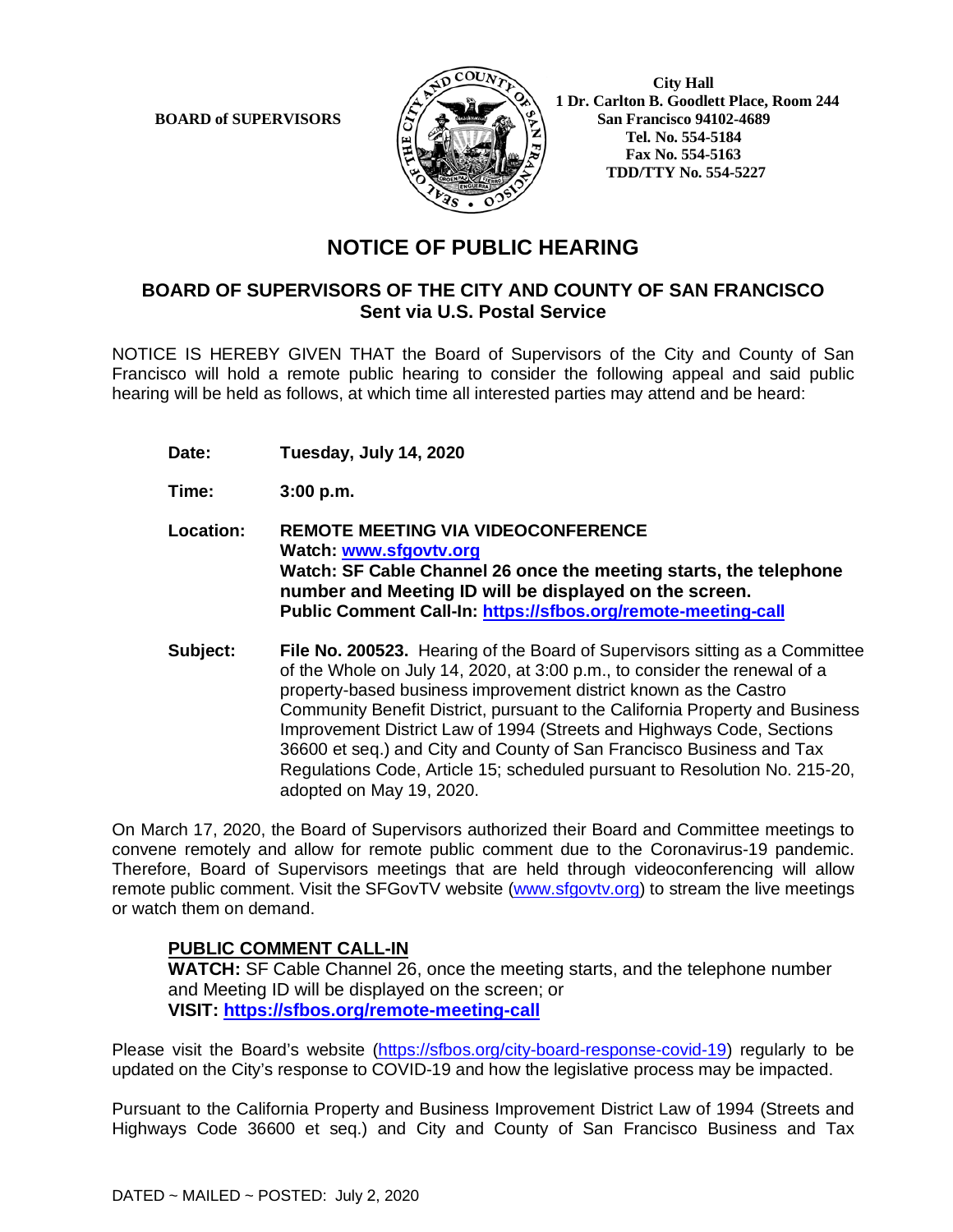Hearing Notice - Committee of the Whole - Renewal and Expansion - Castro Community Benefit District Hearing Date: July 14, 2020 Page 2

Regulations Code Article 15, this is to notify you that a petition signed by property owners to form (renew and expand) a property and business improvement district in your area was received by the Clerk of the Board of Supervisors on April 14, 2020. The proposed (renewed and expanded) district would be known as the Castro Community Benefit District (CBD).

If this Property and Business Improvement District is formed (renewed and expanded), it would authorize assessments against real property in the district for 15 years with services to be implemented July 1, 2020, through June 30, 2035. The Castro CBD would fund and provide the following services:

- 1) Clean Services
- 2) Landscaping
- 3) Marketing
- 4) Administration and Contingency

Formation (renewal and expansion) of the property and business improvement district is subject to the approval of the Board of Supervisors after noticed public hearings and a vote by the property owners who would be subject to the assessments. Following public comment, ballots submitted by the property owners in the proposed renewed and expanded Castro CBD will be counted by the Department of Elections and the results will be announced by the Board of Supervisors. If the ballot election does not result in a majority protest against formation (renewal and expansion) of the proposed district, the Board of Supervisors may vote to establish (renew and expand) the Castro CBD.

Further information about this petition and proposed (renewed and expanded) district, including the district management plan, which describes the boundaries, operations and activities of the proposed district, may be reviewed in Legislative File No. 200379 at the Office of the Clerk of the Board of Supervisors. Alternatively, information may be accessed on the Board of Supervisors web site at www.sfbos.org and on the Department of Elections Website at http://www.sfgov.org/elections.

In accordance with Administrative Code, Section 67.7-1, persons who are unable to attend the hearing on this matter may submit written comments prior to the time the hearing begins. These comments will be made as part of the official public record in this matter and shall be brought to the attention of the Board of Supervisors. Written comments should be addressed to Angela Calvillo, Clerk of the Board, City Hall, 1 Dr. Carlton B. Goodlett Place, Room 244, San Francisco, CA, 94102 or sent via email (board.of.supervisors@sfgov.org). Information relating to this matter is available in the Office of the Clerk of the Board or the Board of Supervisors' Legislative Research Center (https://sfbos.org/legislative-research-center-lrc). Agenda information relating to this matter will be available for public review on Friday, July 10, 2020.

For any questions about this hearing, please contact John Carroll, the Clerk of the Government Audit and Oversight Committee:

John Carroll (john.carroll@sfgov.org ~  $(415)$  554-4445)

*Please Note: The Department is open for business, but employees are working from home. Please allow 48 hours for us to return your call or email.* 

Angela Calvillo Clerk of the Board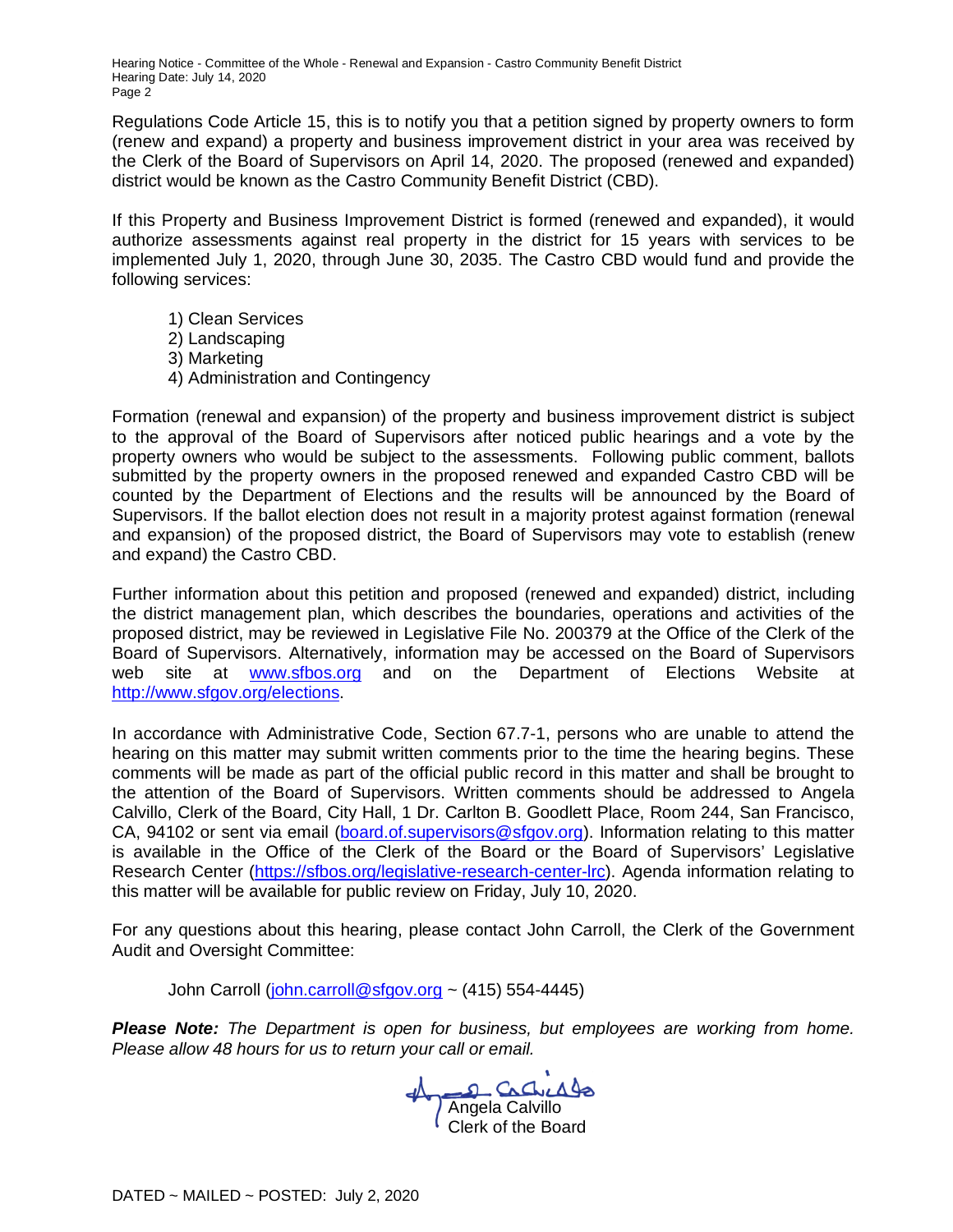**BOARD of SUPERVISORS** 



 **City Hall 1 Dr. Carlton B. Goodlett Place, Room 244 Tel. No. 554-5184 Fax No. 554-5163 TDD/TTY No. 554-5227** 

# **NOTIFICACIÓN DE AUDIENCIA PÚBLICA**

## **JUNTA DE SUPERVISORES DE LA CIUDAD Y CONDADO DE SAN FRANCISCO Enviado por Correo Postal de Estados Unidos**

SE NOTIFICA POR LA PRESENTE que la Junta de Supervisores de la Ciudad y Condado de San Francisco celebrará una audiencia pública para considerar la siguiente apelación y dicha audiencia pública se celebrará de la siguiente manera, momento en el que todos los interesados podrán asistir y ser escuchados:

- **Fecha: Martes, 14 de julio de 2020**
- **Hora: 3:00 p. m.**
- **Lugar: AUDIENCIA REMOTA POR VIDEOCONFERENCIA**
- **Vea: www.sfgovtv.org**
- **Vea: Canal 26 de SF Cable cuando empiece la audiencia, el número de teléfono para acceder la reunión aparecerá en la pantalla. Línea para hacer comentario público: https://sfbos.org/remote-meeting-call**
- **Asunto: Expediente Núm. 200523.** Audiencia de la Junta de Supervisores para que actúe como Comité Plenario el 14 de julio de 2020, a las 3:00 p. m., para considerar la renovación de un distrito de mejoramiento comercial basado en las propiedades que se conoce como el Distrito de Beneficio Comunitario de Castro, según la Ley de Distritos de Mejoramiento de Propiedades y Empresas de California de 1994 (Código de Calles y Carreteras, Secciones 36600 y sig.) y el Código de Normas Empresariales y Tributarias de la Ciudad y Condado de San Francisco, Artículo 15; programado según la Resolución Núm. 215-20, adoptada el 19 de mayo de 2020.

El 17 de marzo de 2020, la Junta de Supervisores autorizó la celebración remota de su Junta y sus Comités para permitir que se lleve a cabo el comentario público de manera remota debido a la pandemia de la covid-19. Por lo tanto, las reuniones de la Junta de Supervisores que se celebrarán por videoconferencia harán posible el comentario público de manera remota. Visite el sitio web de SFGovTV (www.sfgovtv.org) para ver la reunión en vivo o después se puede ver a la carta.

#### **LLAMAR PARA HACER COMETARIO PÚBLICO:**

**VEA:** Canal 26 de SF Cable cuando empiece la audiencia, el número de teléfono para acceder la reunión aparecerá en la pantalla. **VISITE: https://sfbos.org/remote-meeting-call**

Sírvase visitar el sitio web de la Junta (https://sfbos.org/city-board-response-covid-19) para acceder información actualizada sobre la respuesta de la Ciudad ante la covid-19 y cómo los procesos legislativos pueden ser afectados.

Según la Ley de Distritos de Mejoramiento de Propiedades y Empresas de California de 1994 (Código de Calles y Carreteras, Secciones 36600 y sig.) y el Código de Normas Empresariales y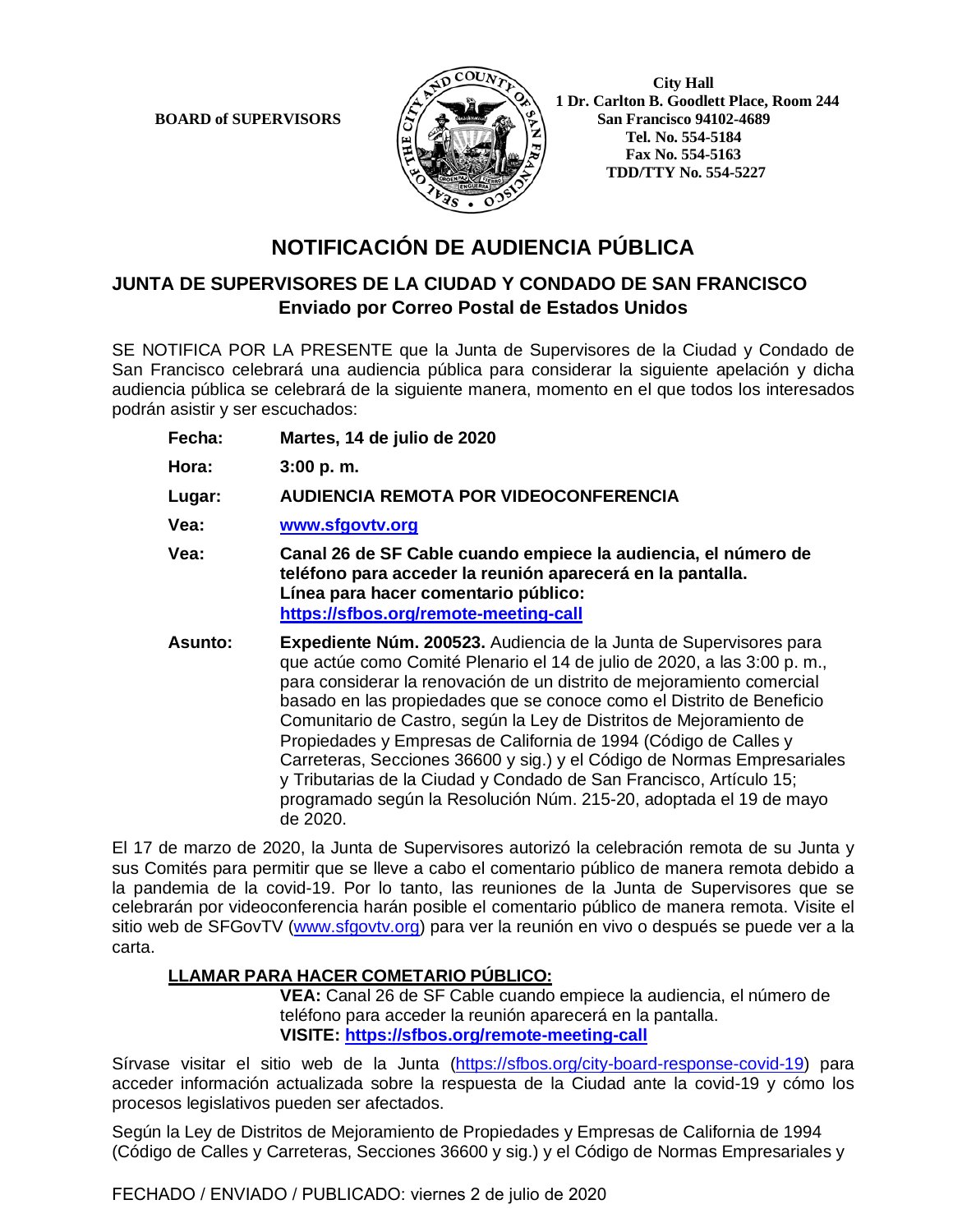Hearing Notice - Committee of the Whole - Renewal and Expansion – Castro Community Benefit District Hearing Date: July 14, 2020 Page 2

Tributarias de la Ciudad y Condado de San Francisco, Artículo 15, la presente es para notificarle que se recibió en la Secretaría de la Junta de Supervisores, el 14 de abril de 2020, una petición firmada por los propietarios de empresas para formar (renovar y ampliado) un distrito de mejoramiento comercial basado en las propiedades en su zona. El distrito propuesto se conocería como el Distrito de Beneficio Comunitario de Castro (CBD, siglas en inglés).

Si se forma (renueva y amplía) este distrito de mejoramiento comercial basado en las propiedades, este autorizaría evaluaciones sobre bienes raíces en el distrito por 15 años con los servicios a ser implementados a partir del 1 de julio de 2020 hasta el 31 de junio de 2035. El CBD de Castro financiaría y proporcionaría los siguientes servicios:

- 1) Servicios de limpieza
- 1) Jardinería urbana
- 2) Promoción
- 3) Administración y contingencia

La formación (renovación y ampliación) del distrito de mejoramiento de propiedades y empresas está sujeto a la aprobación de la Junta de Supervisores tras la notificación de unas audiencias públicas y la votación de los propietarios de empresas que estarían sujetos a las evaluaciones. Luego del comentario público, las boletas que entreguen los dueños de las propiedades en el propuesto, renovado y ampliado CBD de Castro serán contadas por el Departamento de Elecciones y los resultados serán anunciados por la Junta de Supervisores. Si la elección por medio de boleta no resulta en una protesta por mayoría contra la formación (renovación y ampliación) del distrito propuesto, la Junta de Supervisores podría votar por establecer (renovar y ampliar) el CBD de Castro.

Más información sobre esta petición y el distrito (renovado y ampliado) propuesto, incluyendo el plan de gestión del distrito que describe los límites, operaciones y actividades del distrito propuesto que se puede consultar en el Archivo Legislativo Núm. 200379 en la Oficina de la Secretaría de la Junta de Supervisores. Alternativamente, la información se puede acceder en el sitio web de la Junta de Supervisores en www.sfbos.org y en el sitio web del Departamento de Elecciones en www.sfgov.org/elections.

De conformidad con el Código Administrativo, Sección 67.7-1, las personas que no puedan acudir a la audiencia sobre estos asuntos pueden presentar sus comentarios por escrito a la Ciudad antes de la hora en que empiece la audiencia. Estos comentarios serán parte del registro oficial público sobre estos asuntos y serán señalados a la atención de la Junta de Supervisores. Los comentarios por escrito deben ser dirigidos a Angela Calvillo, Clerk of the Board, Room 244, City Hall, 1 dr. Carlton B. Goodlett Place, San Francisco, 94102 o se pueden enviar por correo electrónico (board.of.supervisors@sfgov.org). La información pertinente a este asunto estará disponible en el Centro de Investigaciones Legislativas en: (https://sfbos.org/legislative-researchcenter-lrc). Información del programa de la audiencia relacionada con este asunto estará disponible para su examen público el viernes, 10 de julio de 2020.

Si tiene alguna pregunta sobre esta audiencia, sírvase contactar con John Carrol, el secretario del Comité de Auditoría y Supervisión Gubernamental:

John Carroll (john.carroll@sfgov.org ~  $(415)$  554-4445)

*Tome en cuenta que el Departamento está abierto a fines gubernamentales pero sus empleados están trabajando a distancia. Permita que le devolvamos la llamada o correspondencia en 48 horas.*

Angela Calvillo,

Secretaria de la Junta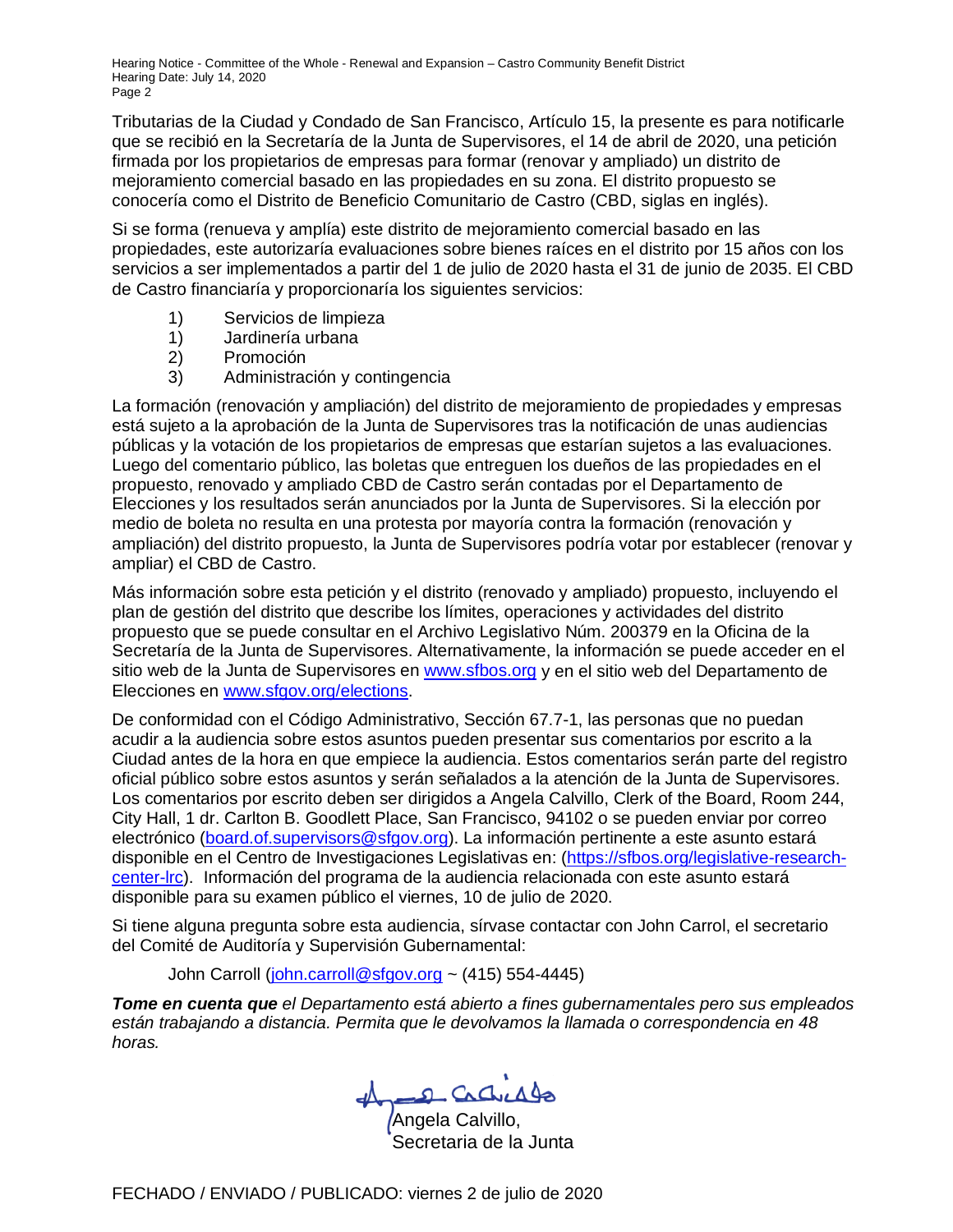

 **City Hall 1 Dr. Carlton B. Goodlett Place, Room 244 BOARD of SUPERVISORS**  $\left(\frac{S}{I}\right)$   $\oplus$   $\left(\frac{S}{I}\right)$  San Francisco 94102-4689  **Tel. No. 554-5184 Fax No. 554-5163 TDD/TTY No. 554-5227**

# 公聼會通知

### 三藩市市及縣政府市參事會 郵寄經由美國郵政服務

三藩市市及縣政府市參事會將舉行遠程公聽會對以下的上訴作出考慮并且該公聽會將按如下所示進 行,届時所有有意參與的民眾可出席和發言,特此公告:

- 日期**: 2020** 年 **7** 月 **14** 日星期二
- 時間**:** 下午 **3** 時
- 地點**:** 以視頻會議的方式舉行遠程會議 觀看網站**: [www.sfgovtv.org](http://www.sfgovtv.org/)** 觀看頻道**:** 會議開始後可透過三藩市市府有線電視**26**台觀看會議,電話號碼 和會議**ID**届時亦會在屏幕上顯示。 發表公眾評論指引,請瀏覽網站**:<https://sfbos.org/remote-meeting-call>**
- 議題**:** 檔案編號 **200523**。市參事會在 2020 年 7 月 14 日下午 3 時召開的公聽會中以 全體委員會名義,根據 1994 年《加州物業及商業改進區》(《加州街道及高速 公路法》第 36600 條及其以下條款)以及三藩市市及縣《商業及稅務規例》 第 15 條,考慮翻新以物業為基礎的名為「卡斯楚社區福利區」(Castro Community Benefit District)的商業改進區;根據第 215-20 號決議,已於 2020 年 5 月 19 日獲通過。

鑑於2019新型冠狀病毒(Coronavirus-19)疫情已構成「大流行」,自2020年3月17日起,市參事 會授權全體市參事會及其常務委員會遠程召開會議並准許遠程聽取公眾評論。 因此,以視頻會議方 式舉行的市參事會會議容許市民遠程發表公眾意見。 瀏覽SFGovTV網站 [\(www.sfgovtv.org\)](http://www.sfgovtv.org/) 觀看會 議直播或隨選視頻觀看。

#### 公眾評論 **CALL-IN**

觀看頻道**:** 會議開始後可透過三藩市市府有線電視26台觀看會議,電話號碼和會議ID届時亦 會在屏幕上顯示; 或

瀏覽網站**:<https://sfbos.org/remote-meeting-call>**

請時常瀏覽市參事會網站 [\(https://sfbos.org/city-board-response-covid-19\)](https://sfbos.org/city-board-response-covid-19) 以瞭解有關 COVID-19 的最新市府抗疫資訊以及立法程序可能會受到的影響。

根據 1994 年《加州物業及商業改進區法》(《加州街道及高速公路法》第 36600 條及其以下 條款)以及三藩市市及縣《商業及稅務規例》第 15 條,玆通知閣下由物業業主所簽署的一份有關